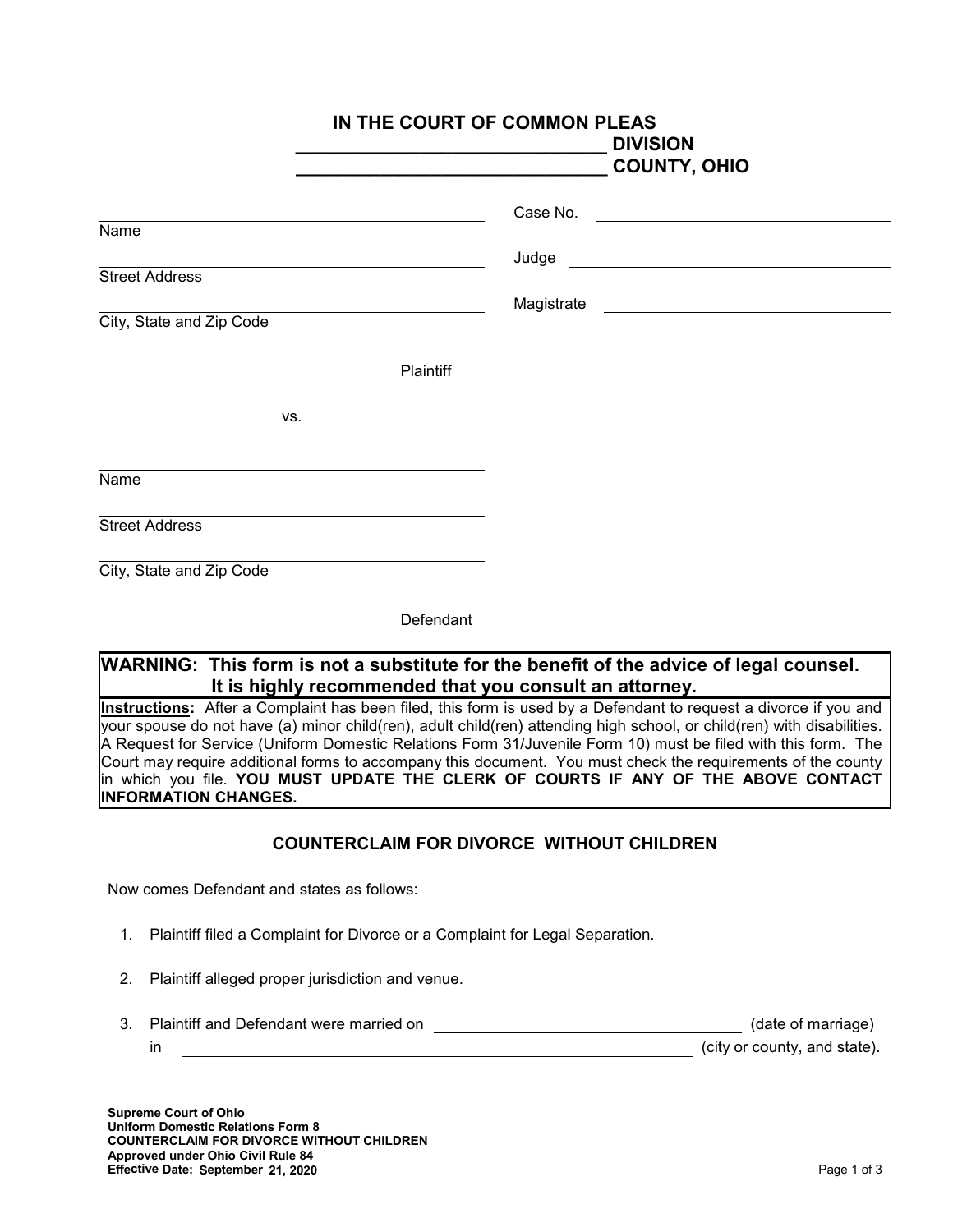- 4.  $\Box$  Neither party is pregnant OR  $\Box$  a party is pregnant.
- 5. Any child(ren) born from or adopted during this marriage or relationship is/are are now adults and none are mentally or physically disabled and incapable of supporting or maintaining themselves.
- 6. Military Service:

Neither Plaintiff nor Defendant is an active-duty servicemember of the United States military.  $\Box$  Plaintiff and/or  $\Box$  Defendant is an active-duty servicemember of the United States military.

- 7. Defendant is entitled to a divorce from Plaintiff based upon the following grounds: (*check all that apply*)
	- $\Box$  Plaintiff and Defendant are incompatible.
	- $\Box$  Plaintiff and Defendant have lived separate and apart without cohabitation and without interruption for one (1) year.
	- $\Box$  Plaintiff or Defendant had a Husband or Wife living at the time of the marriage.
	- $\Box$  Plaintiff has been willfully absent for one (1) year.
	- $\Box$  Plaintiff is quilty of adultery.
	- $\Box$  Plaintiff is guilty of extreme cruelty.
	- $\Box$  Plaintiff is guilty of fraudulent contract.
	- $\Box$  Plaintiff is guilty of gross neglect of duty.
	- $\Box$  Plaintiff is guilty of habitual drunkenness.
	- $\Box$  Plaintiff is imprisoned in a state or federal correctional institution at the time of filing the Complaint.
	- $\Box$  Plaintiff procured a divorce outside this state by virtue of which Plaintiff has been released from the obligations of the marriage, while those obligations remain binding on Defendant.
- 8. Plaintiff and Defendant are owners of real estate and/or personal property.

Defendant requests that a divorce be granted from Plaintiff. Defendant further requests that the Court determine an equitable division of property and debts and order the following: (*check all that apply*)

- $\Box$  Plaintiff pay spousal support;
- $\Box$  Defendant be restored to the former name of
- **Plaintiff pay Defendant's attorney fees;**
- $\Box$  Plaintiff pay the court costs of the proceeding;

and any further relief deemed proper.

| Attorney or Self Represented Party Signature |
|----------------------------------------------|
|                                              |
| <b>Printed Name</b>                          |
| <b>Address</b>                               |
|                                              |
| City, State, Zip                             |
|                                              |
| <b>Phone Number</b>                          |
|                                              |
| Fax Number                                   |
|                                              |
| E-mail                                       |
|                                              |
| Supreme Court Reg No. (if any)               |